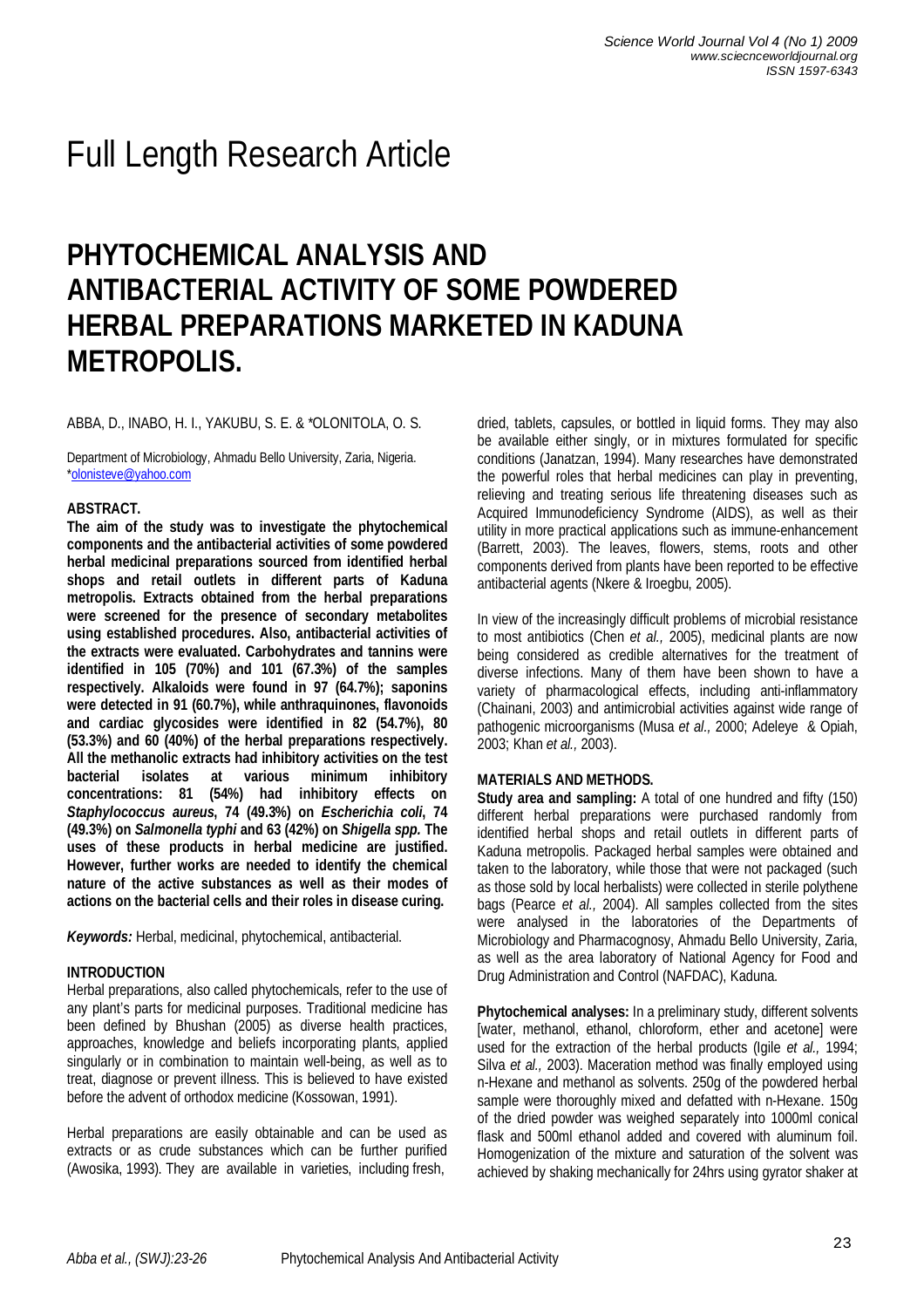100rpm. The mixture was filtered using sterile filter paper (whatman No.2). The filtrate was evaporated to dryness over a boiling water bath. The crude extract was then scrapped off from the bottom of the evaporating dish and stored in labeled bottles which were then kept in the refrigerator for further phytochemical analysis using the procedures of Sofowora (1993).

**Test for alkaloids:** About 0.5g of each extract was stirred in 5ml of 1% aqueous hydrochloric acid on a steam bath, allowed to cooled and filtered. 1ml of the filtrate was treated with a few drops of Meyer's reagent and to another 1ml of the filtrate, a few drops of Dragendorff's reagent was added. Turbidity or precipitation with either of the reagents was taken as preliminary evidence fro the presence of alkaloids in the extract being evaluated.

**Test for saponins:** Frothing test was used to detect the presence of saponins. Approximately 0.5g of each plant extract was mixed and shaken with water in a test tube. Frothing which persist on warming was taken as preliminary evidence for the presence of saponins.

**Test for tannins:** Approximately 5g of each portion of the herbal extract was stirred with 10ml of distilled water on a magnetic stirrer, filtered, and ferric chloride reagent added to the filtrate. A blueblack, green, or blue-green precipitate was taken as evidence for the presence of tannins.

**Test for anthraquinones:** Approximately 5g of each herbal extract was boiled with 10ml aqueous sulphuric acid and filtered while hot. The filtrate was shaken with 5ml of benzene. The benzene layer was then separated and 10% ammonia solution was added to half of its volume. A pink, red or violet colouration in the ammonia phase (lower layer) indicated the presence of anthraquinone derivatives in the extracts.

**Test for cardiac glycosides:** Salkoski test was used to identify cardiac glycosides. 0.5g of the extract was dissolved in 2ml of chloroform and sulphuric acid carefully added to form a lower layer. Formation of reddish-brown colour at the interface indicated the presence of steroidal ring (i.e. aglycone portion of the cardiac glycoside).

**Test for carbohydrates:** Molisch's test was used to detect the presence of carbohydrates. One drop of concentrated sulphuric acid was added to about 1g of the herbal extract, and then three drops of 1% α-napthol in 80% ethanol were added to the mixture, without mixing to form an upper phase. Formation of brown or purple ring at the interphase indicated the presence of carbohydrates.

**Test for flavonoids:** Shinoda test was used. To alcoholic solution of the extracts, magnesium powder and few drops of concentrated HCl were added. Formation of orange, pink, red to purple colours indicated the presence of flavonoids (Silva *et al.,* 2003).

**Antibacterial susceptibility tests:** Clinical Laboratory Institute Standards methods were adopted for the determination of the spectrum of antibacterial activities of the crude herbal extracts (CLIS, 2005). Paper disks were prepared with various concentrations of the methanol extracts from a stock solution (Taura *et al.,* 2004). The dilution formula used was:

- $V_1 = R$  [V<sub>2</sub>/O] where:  $V_1$  = initial volume of the solution.
- $V_2$  = final volume of the solution.
- $R =$  required concentration.
- O = observed concentration.

The prepared standard paper disks measuring 6mm in diameter were then sterilized in clean bijou bottles in an autoclave. Standard solutions of the extracts were prepared by weighing approximately 0.8g in 2ml of the initial solvent used for the extraction to get a stock concentration of 400mg/ml. Serial doubling dilution was then employed to obtain five other concentrations (200mg/ml, 100mg/ml, 50mg/ml, 25mg/ml and 12.5mg/ml). One hundred (100) disks were placed in each of the six tubes containing the different concentrations of the herbal extracts until all the extracts were completely absorbed. The impregnated disks were then dried in LTE IP30-UF oven at 30°C for 20 min. Antibacterial activities of the various extracts were then tested on clinical bacterial isolates comprising: *Escherichia coli, Staphylococcus aureus, Salmonella typhi* and *Shigella spp*.

**Determination of zones of bacterial inhibition:** disk diffusion test using the procedures of the Clinical Laboratory Institute Standards (CLIS, 2005) were employed. Five colonies of bacterial growing in culture were selected and inoculated onto Mueller-Hinton broth and incubated at 350C for 24hrs. A sterile syringe and needle were used to measure and transfer approximately 0.5ml of the culture to the surface of Mueller-Hinton agar. Using a sterile bent glass rod, the inoculum was spread on the surface of the agar. A sterile pair of forceps was used to place the appropriate extract test disks on the Mueller-Hinton agar medium. The plates were then incubated at 350C for 18hrs. Then the diameters of the zones of inhibitions were measured to the nearest millimeter using a transparent metric rule.

**Determination of the minimum inhibitory concentrations:** The conventional tube dilution procedures were employed (Cheesbrough, 2000).

# **RESULTS**

The results of the phytochemical analyses of the medicinal herbal preparations are presented in Fig. 1.



A-Alkaloids, B-Tannins, C-Saponins, D-Flavonoids, E-Cardiac glycosides, F-Carbohydrates, G-Anthraquinone

**FIG. 1. PHYTOCHEMICAL COMPONENTS OF THE HERBAL PRODUCTS COLLECTED FROM DIFFERENT PARTS OF KADUNA METROPOLIS.**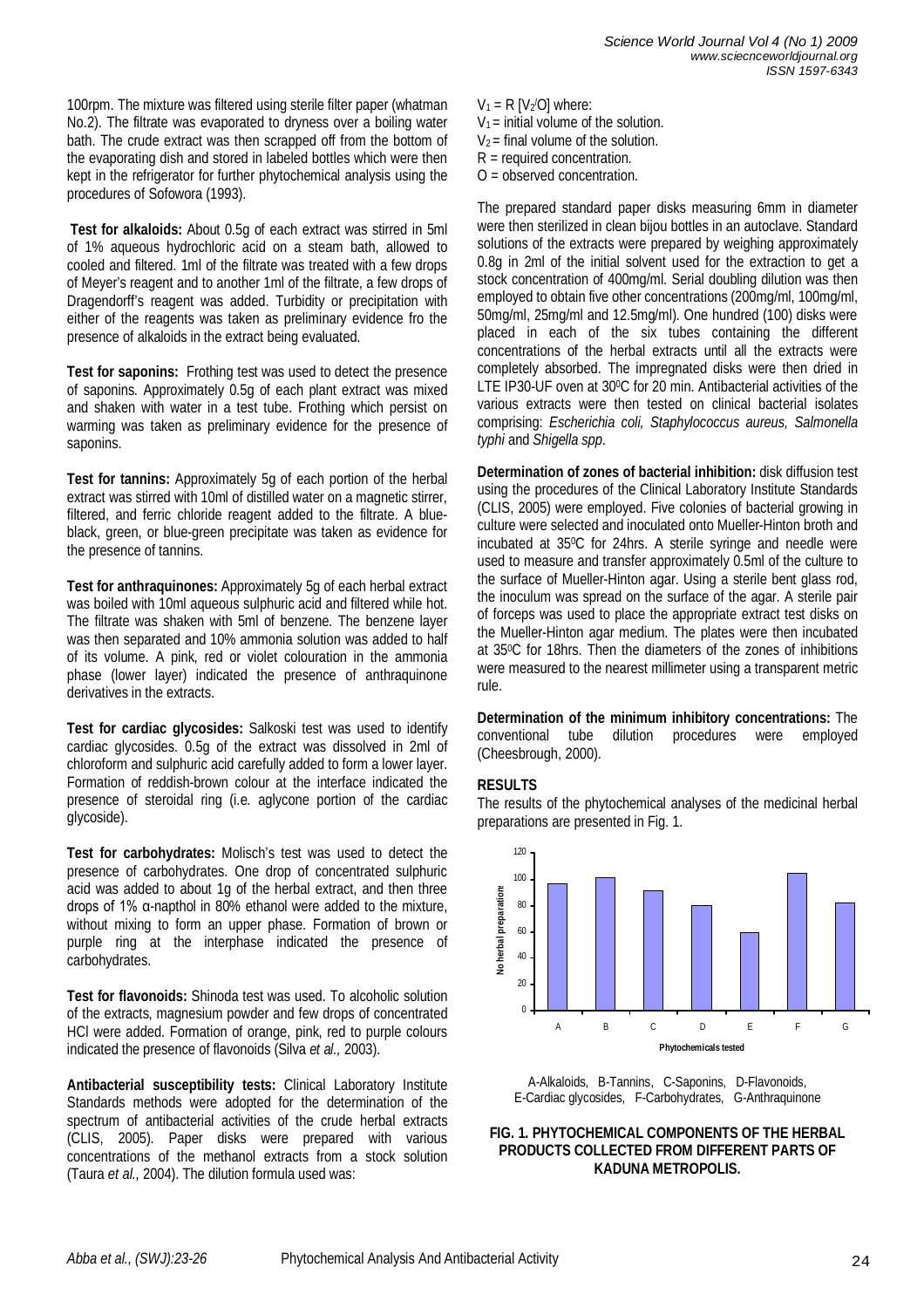Alkaloids were found in 97 (64.7%) of the samples. The corresponding values for tannins, saponins, flavonoids, cardiac glycosides, carbohydrates and anthraquinones were: 101 (67.3%), 91 (60.7%), 80 (53.3%), 60 (40%), 105 (70%) and 82 (54.7%) respectively. The number of methanolic extracts that were able to inhibit the growth of each of the bacterial isolates which signified the presence of antibacterial activities were observed and recorded as positive in Table 1.

Out of 150 methanolic extracts of the herbal medicinal preparations tested, 81 (54%) had activities on *Staphylococcus aureus*, 89 (59.3%) had activities on *E. coli* while 74 (49.3%) and 63 (42%) showed activities on *Salmonella typhi* and *Shigella spp* respectively. The number of herbal preparations showing MICs at various concentrations of their extracts is presented in Table 2. None of the herbal extracts showed their minimum antibacterial activities at the concentration of 12.5mg/ml.

# **TABLE 1. NUMBER AND PERCENTAGE OF METHANOLIC EXTRACTS OF THE HERBAL PRODUCTS ABLE TO EXERT INHIBITORY EFFECTS ON TEST BACTERIAL ISOLATES.**

| <b>Bacterial isolates</b> | <b>Number</b> |           |  |  |
|---------------------------|---------------|-----------|--|--|
|                           | +ve (%)       | $-ve(\%)$ |  |  |
| Staphylococcus aureus     | 81(54.0)      | 69(46.0)  |  |  |
| Escherichia coli          | 89(59.3)      | 61(40.7)  |  |  |
| Salmonella typhi          | 74(49.3)      | 76(50.7)  |  |  |
| Shigella spp              | 63(42.0)      | 87(58.0)  |  |  |

# **TABLE 2. THE NUMBER OF METHANOLIC EXTRACTS OF HERBAL PRODUCTS WITH MICS IN THE GIVEN CONCENTRATIONS AGAINST TEST BACTERIAL ISOLATES.**

| <b>Test bacteria</b>  | No methanolic extracts with MICS at<br>given conc (mg/ml) |     |     |    |    |      |  |
|-----------------------|-----------------------------------------------------------|-----|-----|----|----|------|--|
|                       | 400                                                       | 200 | 100 | 50 | 25 | 12.5 |  |
| Staphylococcus aureus | 30                                                        | 22  | 19  | 9  |    |      |  |
| Escherichia coli      | 33                                                        | 37  | 16  |    |    |      |  |
| Salmonella typhi      | 29                                                        | 18  | 17  |    |    |      |  |
| Shigella spp          | 36                                                        | 19  | 6   |    |    |      |  |

# **DISCUSSION**

The results showed that herbal medicinal products under study contained alkaloids, tannins, saponins, flavonoids, cardiac glycosides, carbohydrates and anthraquinones. Herbal medicinal products are virtually known to contain phytochemicals. These phytochemicals which are the active constituents of plants have been reported to be available from the extracts obtained from many medicinal plants growing in Nigeria (Ajibola & Motoyoshi, 1992).

As natural chemicals they have either antioxidant or hormone-like actions and are promoted for the prevention and treatment of many health conditions, perhaps because they are readily available and could be sourced from various plants/parts such as fruits, vegetables, beans, grains etc, as well as the fact that scientists have identified thousands of them in materials selected for studies because of local uses in traditional medicines (Farnsworth, 1990).

Some of the more commonly known phytochemicals, including flavonoids, carbohydrates, tannins, cardiac glycosides, saponins and anthraquinones were observed in the present study and have all been reported to all aid animals and man by creating a preventive barrier against diseases and sicknesses (Ajibola & Motoyoshi, 1992). Their consistent presence in the herbal products in the present study may be taken to indicate that the products are effective as prescribed by the herbalists. Their varied occurrences in various herbal preparations will however indicate that probably, their therapeutic effect(s) are not the direct effect of a single group

or compound, but rather that the compounds possibly act in combination to bring about an effect.

The rate of microbial resistances to existing therapeutic agents is an increasing serious medical problem. This is presently considered to be of great concern among clinicians and medical microbiologists and is believed to be the common cause of treatment failures in bacterial infectious diseases (Power*,* 1998). Consequently the observed inhibitory effects of the various herbal extracts in the present study on the tested bacterial isolates is a justification for the need to explore the various traditional modes of diseases treatments in order to determine their various antimicrobial efficacies. This is very important as it will assist in standardizing traditional herbal medicaments. Lack of standardization has been described (Sofowora, 1993) as one of the problems militating against recognition of traditional medicinal practices by orthodox medical practitioners.

With the evidence of antibacterial activities of the methanolic extracts of the herbal preparations under study, it can be rationally suggested that further work needs to be done to identify the chemical natures of the active principles as well as their modes of actions on bacterial cells and their roles in diseases curing. It is also important that more species of pathogenic bacteria be tested in order to ascertain the spectra of activities of the antibacterial substances present in the herbal preparations.